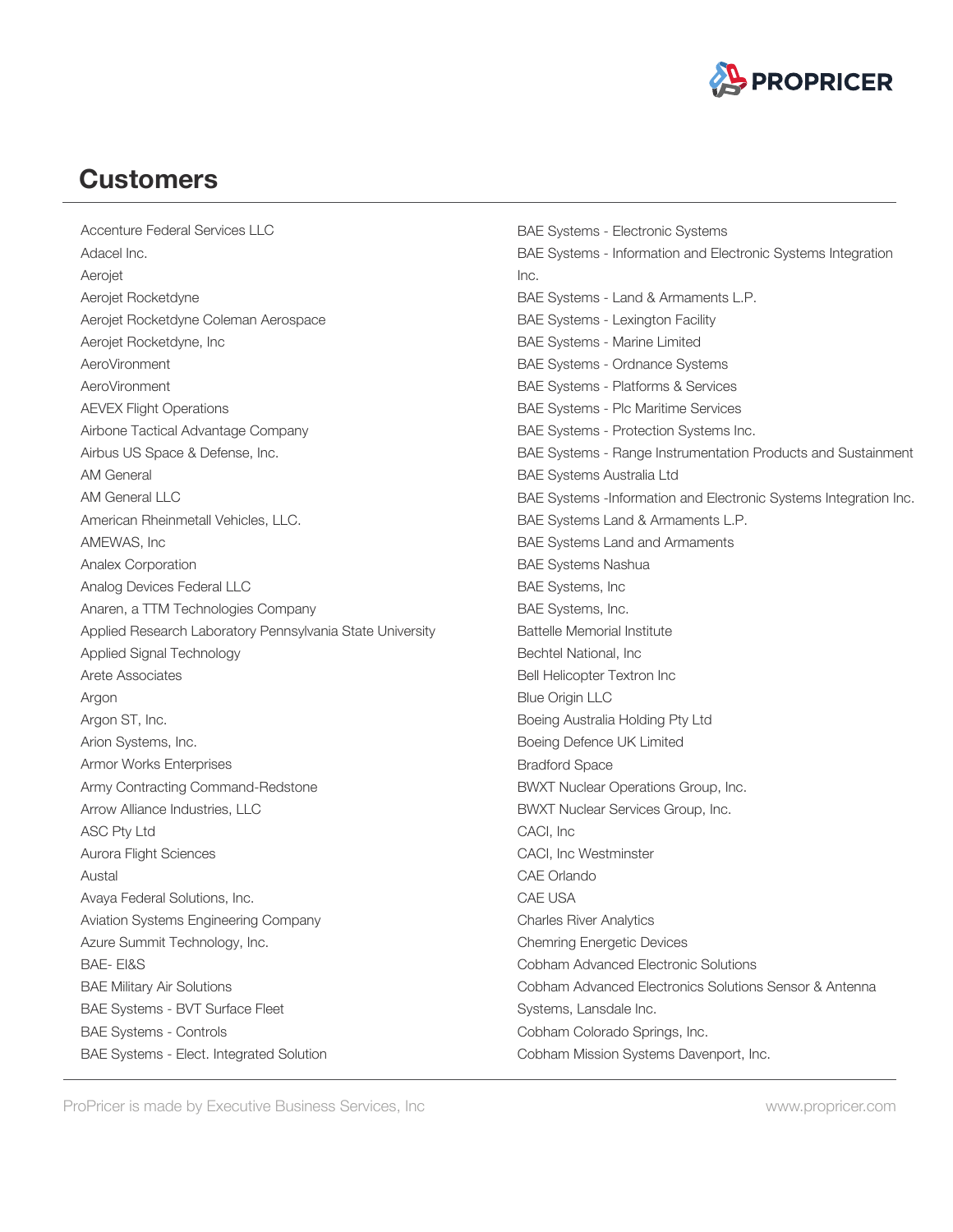

Cognosante, LLC Coleman Research Corp Coleman Research Corp Coleman Research Corporation Collins Aerospace Continental Maritime of San Diego, LLC. CRDF Global Crescent Systems, Inc. Crestview Aerospace LLC Curtiss-Wright Defense Solutions Custom Microwave, Inc Danbury Mission Technologies Datapath, Inc. Defense Contract Audit Agency Defense Contract Management Agency Department of Energy, Richland Operations Office Department of the Navy Strategic Systems Programs DRS Airborne & Intelligence Systems DRS Consolidated Controls Inc DRS Daylight Solutions DRS Land Systems DRS Naval Electronics DRS Network & Imaging Systems DRS Power and Control Technologies DRS Power Technology, Inc. DRS TCS DRS Technologies Canada Ltd. DRS Test and Energy Management DynCorp International DynCorp International Dynetics Incorporated Eastern Gcr, LLC Eglin Air Force Base Elbit Systems of America, LLC Elbit Systems of Australia Electronic Systems-Maritime Systems/Sens Engility Corporation - Chantilly Erickson Industries

Executive Airborne Solutions, Inc Federal Government Solutions, LLC Fiber Materials, Inc. FIELD Aerospace FlightSafety Defense Corporation Framatome, Inc. Frontier Electronics Systems GA-ASI Reconnaissance Systems GA-ESI Gas Technology Institute GCI, Inc. Gcr Ssi, LLC GDLS - Force Protection, Inc General Atomics Aeronautical Systems, Inc General Atomics Electromagnetic Systems General Atomics Electronic Systems, Inc. General Dynamics Advanced Info Systems General Dynamics AIS General Dynamics Ais/Mds General Dynamics Amphibious Systems General Dynamics Arabia General Dynamics Electronics Systems General Dynamics Land Systems General Dynamics Land Systems General Dynamics Mission Systems, Inc. General Dynamics Mission Systems, Inc. General Dynamics Mission Systems, Inc. General Dynamics Mission Systems, Inc. General Dynamics Ordnance & Tactical General Dynamics Ordnance & Tactical General Dynamics Ordnance & Tactical Sys General Dynamics Ordnance & Tactical/WA General Dynamics Ordnance and Tactical Systems General Dynamics Ordnance and Tactical Systems General Dynamics Ordnance and Tactical Systems General Dynamics Ordnance and Tactical Systems General Dynamics Ordnance and Tactical Systems General Dynamics UK Ltd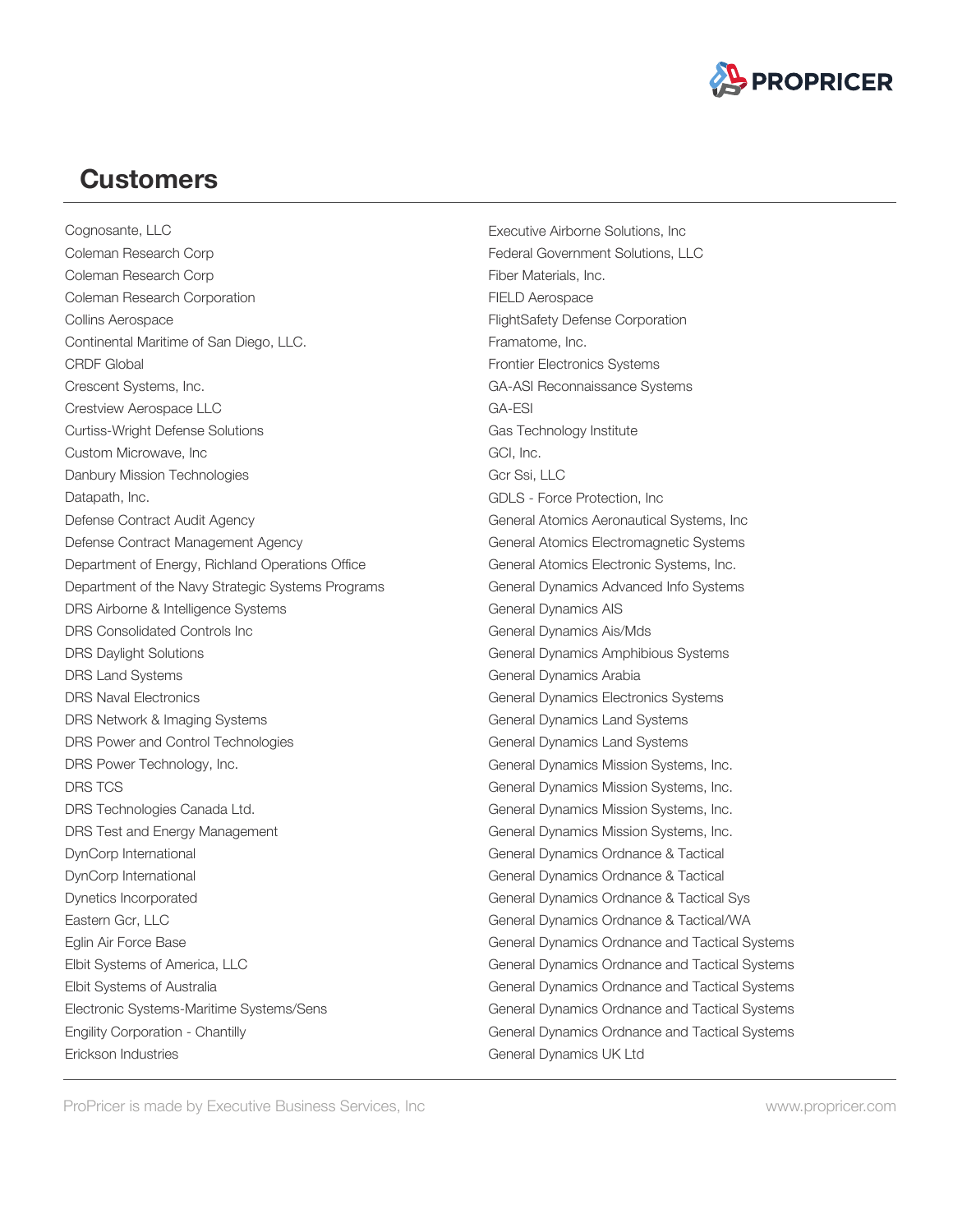

General Electric Aviation Systems LLC Georgia Tech Research Institute GMRE, Inc Government Contracting Resources, Inc. Granite Leadership Strategies, Inc. Hanford Mission Integration Solutions Health Net Federal Services LLC Hegarty Research LLC Honeywell Advanced Connected Sustainability Technologies Honeywell Advanced Connected Sustainability Technologies – Environment and Infrastructure Honeywell Aerospace Honeywell Aerospace D&S-Minneapolis Honeywell Aerospace Equipment Systems Honeywell Aerospace Torrance Honeywell Aerospace Tucson Honeywell Engeering & Technology Aero Honeywell Engines & Systems Honeywell International Satelite Systems Honeywell Support Center Honeywell Technology Center HRL Laboratories, LLC iGov II-VI Aerospace & Defense Innovative Defense Technologies, LLC Insitu, Inc. IntelliSense Systems, Inc. Inter-Coastal Electronics Inc. International Enterprises, Inc. J.D. Irving, Limited JACOBS Engineering Group Inc. Jet Propulsion Laboratory Joint Strike Fighter Kaman Aerospace Corporation Kaman Corporation Kaman Precision Products Inc Kollsman/EFW Kongsberg Defence & Aerospace AS

Kratos Defense & Security Solutions, Inc. Kratos Space & Missile Defense Systems Kratos Technology & Training Solutions L3Harris Subsidiary - Applied Technologies Inc. L3Harris Technologies, Inc. L3Harris Technologies, Inc. - Advanced Laser Systems Tech L3Harris Technologies, Inc. - Aeromet, Inc. L3Harris Technologies, Inc. - AMI L3Harris Technologies, Inc. - APD Alpharetta/Display Systems L3Harris Technologies, Inc. - Applied Technologies L3Harris Technologies, Inc. - Brashear L3Harris Technologies, Inc. - Cincinnati Electronics L3Harris Technologies, Inc. - ComCept (C3ISR) L3Harris Technologies, Inc. - Comm Systems-East L3Harris Technologies, Inc. - Communication Systems (CS) Tactical Communications (TCOM) (Harris Corp CS TCOM IHO) L3Harris Technologies, Inc. - Communication Systems West (CSW) L3Harris Technologies, Inc. - Crestview Aerospace L3Harris Technologies, Inc. - Datron Advanced Technologies L3Harris Technologies, Inc. - ForceX L3Harris Technologies, Inc. - Fuzing & Ordnance Systems L3Harris Technologies, Inc. - Herndon L3Harris Technologies, Inc. - IAS Waco L3Harris Technologies, Inc. - Interstate Electronics Co L3Harris Technologies, Inc. - Kollmorgen Electro-Optical L3Harris Technologies, Inc. - L-3 Advanced Programs, Inc. L3Harris Technologies, Inc. - L3Harris Corporation–CHQ L3Harris Technologies, Inc. - Link Simulation & Training L3Harris Technologies, Inc. - Linkabit L3Harris Technologies, Inc. - MariPro, Inc. L3Harris Technologies, Inc. - Maritime ESSCO L3Harris Technologies, Inc. - MAS L3Harris Technologies, Inc. - Mission Integration Division L3Harris Technologies, Inc. - Mustang Technology L3Harris Technologies, Inc. - Narda Microwave-West L3Harris Technologies, Inc. - Narda-MITEQ L3Harris Technologies, Inc. - Ocean Systems L3Harris Technologies, Inc. - Power Paragon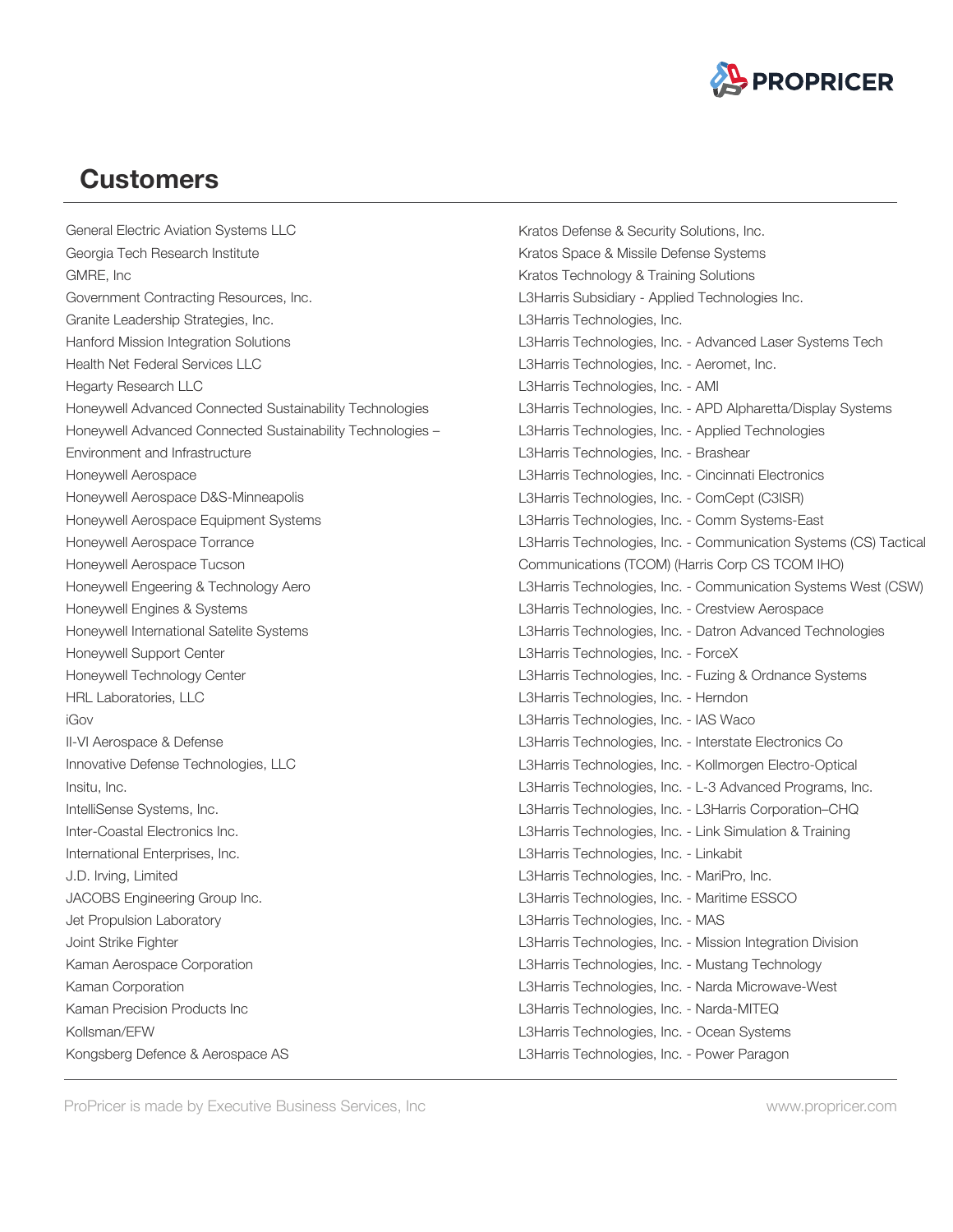

L3Harris Technologies, Inc. - Power Solutions L3Harris Technologies, Inc. - Randtron Antenna Systems L3Harris Technologies, Inc. - Space and Intel L3Harris Technologies, Inc. - Space and Intel 1 (SI1) L3Harris Technologies, Inc. - Space and Intel 2 (SI2) L3Harris Technologies, Inc. - Space Superiority & Geospatial (SSG) L3Harris Technologies, Inc. - SPD Electrical Systems L3Harris Technologies, Inc. - SSG L3Harris Technologies, Inc. - TCS, Inc. L3Harris Technologies, Inc. - Telemetry & RF Products L3Harris Technologies, Inc. - Telemetry-East L3Harris Technologies, Inc. - Unmanned Systems L3Harris Technologies, Inc. - Warrior Systems Division Leidos, Inc. Leonardo DRS Naval Electronics Leonardo DRS, Inc. Leonardo UK Limited Lockheed Martin Lockheed Martin Lockheed Martin Lockheed Martin Lockheed Martin Aeronautical Systems Lockheed Martin Aeronautics Lockheed Martin Aspen Systems Lockheed Martin Astronautics - Denver Lockheed Martin Australia Lockheed Martin Commercial Space Systems Lockheed Martin Corp Lockheed Martin Corporation Lockheed Martin Corporation - Colorado Lockheed Martin Corporation - Palo Alto Lockheed Martin EIS/ MS2 Lockheed Martin Inc Lockheed Martin Integrated Sys Lockheed Martin Integrated Systems and Solutions Inc. Lockheed Martin Integrated Technology Lockheed Martin IS & GS Lockheed Martin IS & S

Lockheed Martin IS&GS Lockheed Martin Missiles & Fire Control Lockheed Martin Mission Services Lockheed Martin Mission Services Lockheed Martin MS2 Lockheed Martin MS2 Lockheed Martin MS2 Tactical Systems Lockheed Martin MST Lockheed Martin MST Rivera Beach Lockheed Martin MST Syracuse Lockheed Martin NE&SS Lockheed Martin SI R&SO Lockheed Martin Simulation Lockheed Martin Space Systems Lockheed Martin Space Systems Company Lockheed Martin Systems Integration-Oweg Lockheed Martin Transportation Sec. Sol. Lockheed Martin UK INSYS Ltd Lockheed Martin UK Integrated Systems Lockheed Martin-Perry Technologies Lovelace Biomedical Research Institute Marinette Marine Corporation Matrix Research, Inc. Maxar Space LLC MAXIMUS Federal MBDA Inc Mercury Systems Inc. Mercury Systems, Inc Meta Special Aerospace, Air Operations Metamagnetics Inc. Michoud Assembly Facility Mid Atlantic Technical and Executive Consulting, LLC Millennium Space Systems, Inc. Mission Solutions Engineering Moog Chatsworth Operations Moog Inc Moog Salt Lake Operations Moog Torrance Operations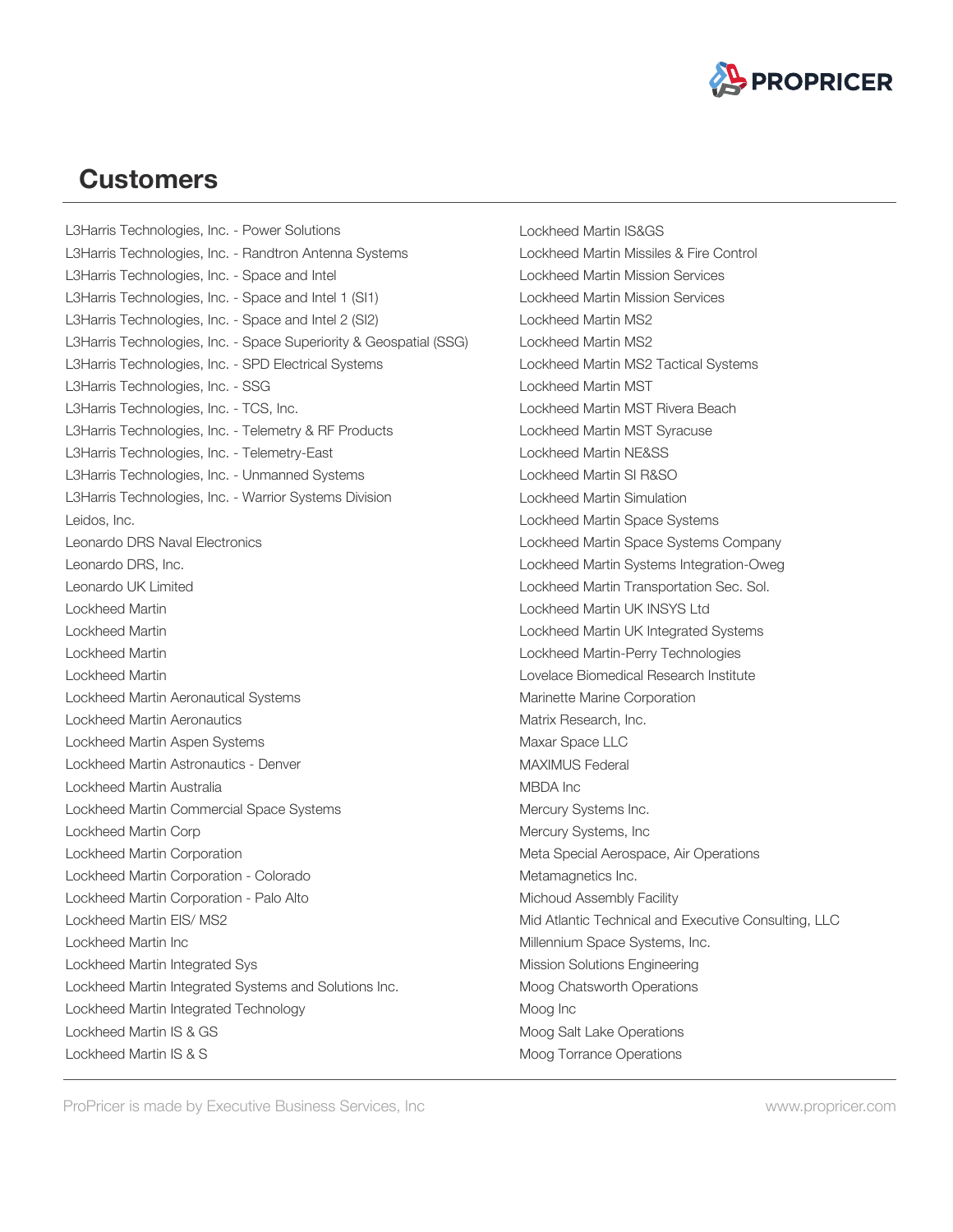

Motiv Space Systems, Inc. Nammo Defense Systems Inc. Nammo Raufoss AS Navistar Defense, LLC Navy Engineering Logistics Office NewWave Telecom & Technologies Inc. NGIS Defense-Armament Systems NGIS Defense-Defense Electronic Systems NGIS Defense-Defense Electronic Systems NGIS Defense-Missile Products NGIS Defense-Missile Products NGIS Flight-Aerospace Structures NGIS Flight-Aerospace Structures NGIS Flight-Aerospace Structures NGIS Flight-Launch Vehicles NGIS Flight-Propulsion Systems NGIS Flight-Propulsion Systems NGIS Space-Space Components NGIS Space-Space Components NGIS Space-Space Components NGIS Space-Space Systems Northrop Grumman - Utah Northrop Grumman Aerospace System Northrop Grumman Aerospace Systems Northrop Grumman Astro Aerospace Northrop Grumman Australia Pty Ltd Northrop Grumman Innovation Systems Northrop Grumman Mission Systems Northrop Grumman Mission Systems Northrop Grumman Mission Systems Northrop Grumman Mission Systems Northrop Grumman Mission Systems Northrop Grumman Systems Corporation Northrop Grumman Systems Corporation Northrop Grumman Technical Services Northrop Grumman Technical Services Office of the Deputy Assistant Secretary of the Army Oshkosh Defense, LLC.

Overwatch Systems Pacific Scientific Energetic Material Corporation Parker Aerospace - Military Flight Controls Division Parker Hannifin Corporation Parsons Overseas Limited Parsons Services Company Peraton, Inc. Perspecta Engineering Inc. Philly Shipyard, Inc. Pratt & Whitney PRICE Systems L.L.C. Progeny Systems Corporation Qarbon Aerospace QinetiQ Pty Ltd Radix Technologies Raydon Corporation Raytheon Aerospace LLC Raytheon Aircraft Company Raytheon Aircraft Company - Little Rock Raytheon Applied Signal Technology, Inc. Raytheon Australia Raytheon Missile Defense Digital Technologies Raytheon Systems Limited Raytheon Technologies Corporation Rheinmetall Landsysteme GmbH Rheinmetall MAN Military Vehicles GmbH Rohde & Schwarz USA, Inc. Saab Defense and Security SCI Technology, Inc., a Sanmina Company Science and Engineering Services Science Applications International Corporation Scientific Applications & Research Associates, Inc. Scientific Systems Company, Inc. Sedna Digital Solutions, LLC Shen Te Enterprises, Inc. Siemens Postal, Parcel & Airport Logistics, LLC Sierra Nevada Corporation **Sigmatech**